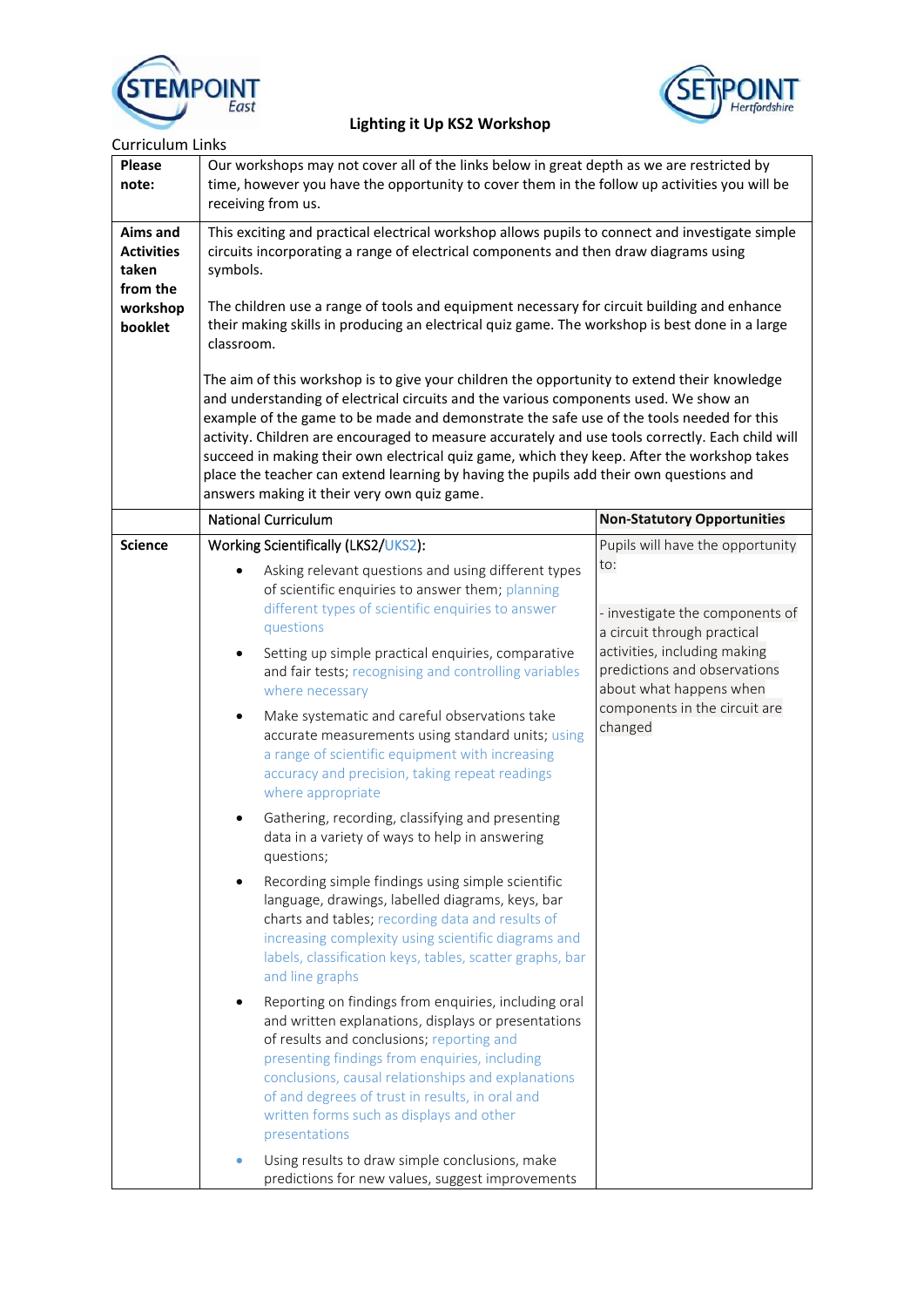



| <b>Curriculum Links</b> |                                                                                                                                                                                                                                                                                                                                                                                                                                                                                                                                                                                                                                                                                        |                                                                                 |
|-------------------------|----------------------------------------------------------------------------------------------------------------------------------------------------------------------------------------------------------------------------------------------------------------------------------------------------------------------------------------------------------------------------------------------------------------------------------------------------------------------------------------------------------------------------------------------------------------------------------------------------------------------------------------------------------------------------------------|---------------------------------------------------------------------------------|
|                         | and raise further questions; using test results to set<br>up further comparative and fair tests                                                                                                                                                                                                                                                                                                                                                                                                                                                                                                                                                                                        |                                                                                 |
|                         | Identifying differences, similarities or changes<br>related to simple scientific ideas and processes                                                                                                                                                                                                                                                                                                                                                                                                                                                                                                                                                                                   |                                                                                 |
|                         | Using straightforward scientific evidence to answer<br>questions or to support their findings; identifying<br>scientific evidence that has been used to support or<br>refute ideas or arguments                                                                                                                                                                                                                                                                                                                                                                                                                                                                                        |                                                                                 |
|                         | Electricity (Y4)                                                                                                                                                                                                                                                                                                                                                                                                                                                                                                                                                                                                                                                                       |                                                                                 |
|                         | identify common appliances that run on electricity                                                                                                                                                                                                                                                                                                                                                                                                                                                                                                                                                                                                                                     |                                                                                 |
|                         | construct a simple series electrical circuit,<br>identifying and naming its basic parts, including<br>cells, wires, bulbs, switches and buzzers                                                                                                                                                                                                                                                                                                                                                                                                                                                                                                                                        |                                                                                 |
|                         | identify whether or not a lamp will light in a simple<br>series circuit, based on whether or not the lamp is<br>part of a complete loop with a battery                                                                                                                                                                                                                                                                                                                                                                                                                                                                                                                                 |                                                                                 |
|                         | recognise that a switch opens and closes a circuit<br>and associate this with whether or not a lamp lights<br>in a simple series circuit                                                                                                                                                                                                                                                                                                                                                                                                                                                                                                                                               |                                                                                 |
|                         | recognise some common conductors and<br>insulators, and associate metals with being good<br>conductors                                                                                                                                                                                                                                                                                                                                                                                                                                                                                                                                                                                 |                                                                                 |
|                         | Electricity (Y6)                                                                                                                                                                                                                                                                                                                                                                                                                                                                                                                                                                                                                                                                       |                                                                                 |
|                         | associate the brightness of a lamp or the volume of<br>a buzzer with the number and voltage of cells used<br>in the circuit                                                                                                                                                                                                                                                                                                                                                                                                                                                                                                                                                            |                                                                                 |
|                         | compare and give reasons for variations in how<br>components function, including the brightness of<br>bulbs, the loudness of buzzers and the on/off<br>position of switches                                                                                                                                                                                                                                                                                                                                                                                                                                                                                                            |                                                                                 |
|                         | use recognised symbols when representing a<br>simple circuit in a diagram                                                                                                                                                                                                                                                                                                                                                                                                                                                                                                                                                                                                              |                                                                                 |
| <b>DT</b>               | Design<br>use research and develop design criteria to inform<br>the design of innovative, functional, appealing<br>products that are fit for purpose, aimed at<br>particular individuals or groups<br>generate, develop, model and communicate their<br>ideas through discussion, annotated sketches,<br>cross-sectional and exploded diagrams, prototypes,<br>pattern pieces and computer-aided design<br>Make<br>select from and use a wider range of tools and<br>equipment to perform practical tasks [for example,<br>cutting, shaping, joining and finishing], accurately<br>select from and use a wider range of materials and<br>components, including construction materials, | Build their own working<br>electrical quiz based on specific<br>design criteria |
|                         | textiles and ingredients, according to their<br>functional properties and aesthetic qualities<br>Evaluate                                                                                                                                                                                                                                                                                                                                                                                                                                                                                                                                                                              |                                                                                 |